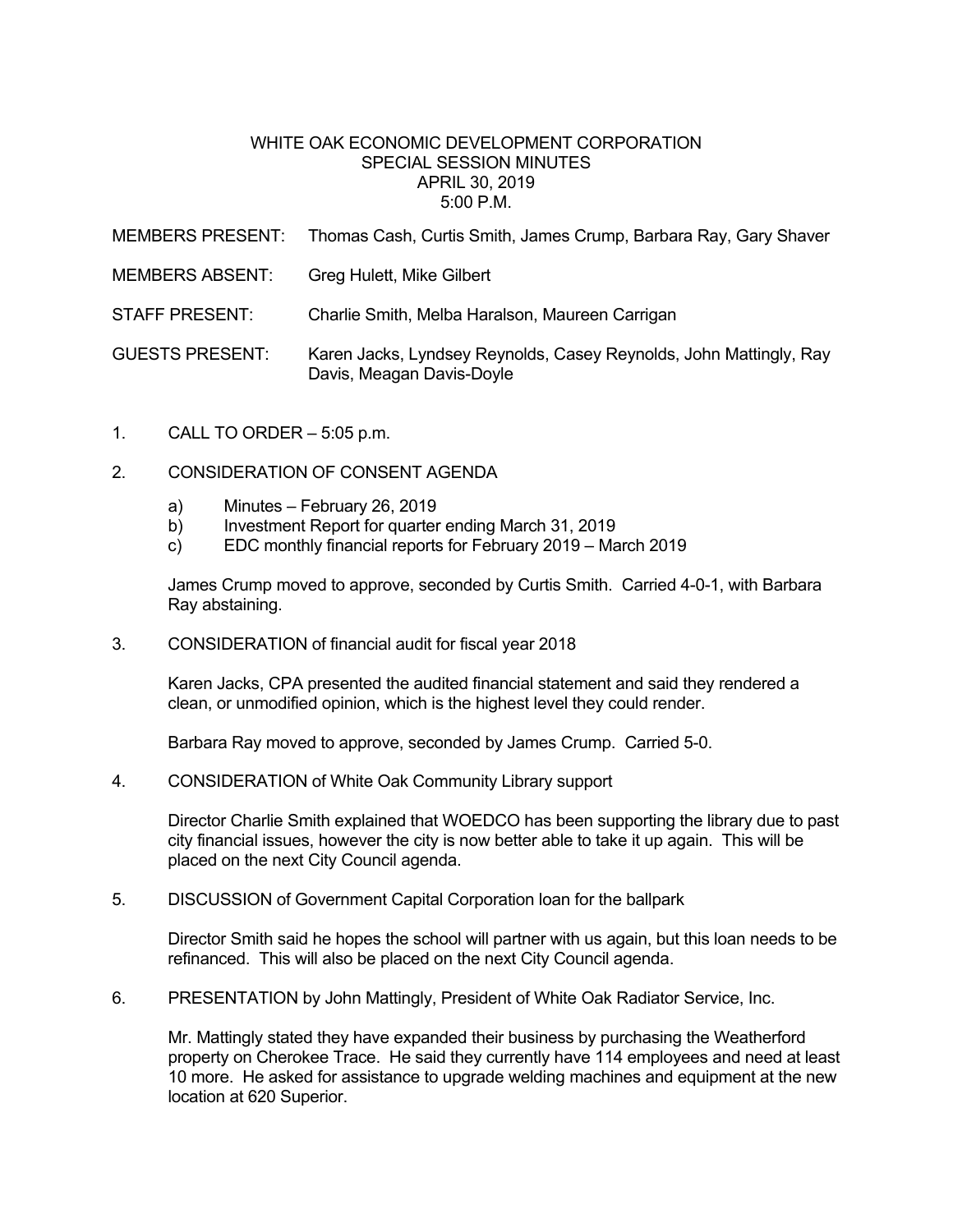WOEDCO Board Meeting Minutes April 30, 2019 Page 2

7. PRESENTATION by Ray Davis, owner of Coffee-ology

Ray Davis said they have been open in Gladewater for 4 years. They would like to open a second location in White Oak with 4 full-time and 6 part-time employees. He requested approximately \$41,200 for start-up equipment and furnishings.

8. PRESENTATION by Casey Reynolds, owner of Black Angel Lures

Casey Reynolds said he would like to move his existing business from Longview to White Oak, into the old Reynolds lumber yard building. He would like to remodel the existing building to house the manufacturing and sales facility. At present he is the only employee however plans to have 2 full-time employees within 3 years and utilize part-time high school students in the summer. He currently has 12 accounts, 5 of which are in Texas and he is behind on purchase orders. He requested \$70,000 for relocation and remodeling expenses.

- 9. EXECUTIVE SESSION pursuant to Government Code §551.087 for deliberation regarding economic development negotiations with;
	- a) White Oak Radiator Service, Inc.
	- b) Coffee-ology
	- c) Black Angel Lures

The board recessed into executive session at 5:51 p.m.

- 10. RECONVENE INTO OPEN SESSION and take any action necessary regarding;
	- a) White Oak Radiator Service, Inc.
	- b) Coffee-ology
	- c) Black Angel Lures

The board reconvened into open session at 6:22 p.m. and took the following action.

a) White Oak Radiator Service, Inc. – Curtis Smith moved to award a \$50,000 grant, seconded by James Crump. Carried 5-0.

b) Coffee-ology – Gary Shaver moved to award a \$10,000 grant conditioned upon 4.5 employees, seconded by James Crump. Carried 5-0.

c) Black Angel Lures – Director Charlie Smith will meet with Mr. Reynolds to obtain more information.

## 11. STAFF REPORTS & UPDATES

a) Sales tax revenue continues to be good.

b) We are looking at a program called ZacTax that provides a lot of detailed information on our sales tax revenue.

12. ADJOURNMENT